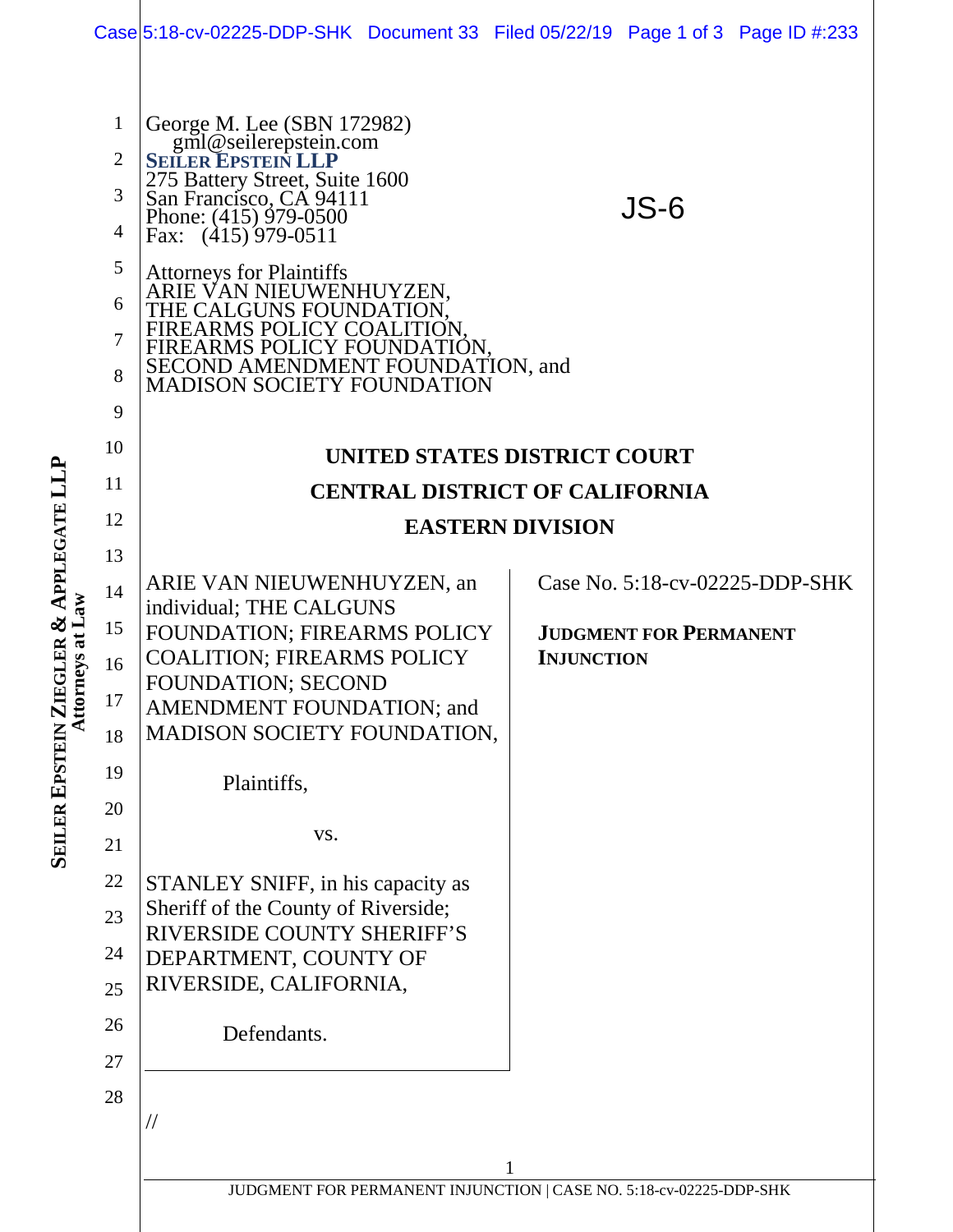10

11

12

13

14

15

16

17

18

19

20

21

22

23

24

1 2 3 4 5 6 7 8 9 Based upon the Stipulation to Permanent Injunction by the parties to this action, plaintiffs Arie Van Nieuwenhuyzen, The Calguns Foundation, Firearms Policy Coalition, Firearms Policy Foundation, Second Amendment Foundation and Madison Society Foundation ("plaintiffs") and defendants Chad Bianco (sued herein in the name of his predecessor, Stanley Sniff, in his official capacity as the Sheriff of the County of Riverside), the Riverside County Sheriff's Department, and the County of Riverside, California ("defendants") filed on April 17, 2019, the parties' joint stipulation and request for entry of judgment thereon is hereby granted.

Accordingly, it is HEREBY ORDERED, ADJUDGED AND DECREED that this Judgment for a Permanent Injunction shall be entered as to and against the defendants in this action, who are now and hereby enjoined from enforcing, and continuing to enforce, implement or abide by any policy regarding the issuance of permits to carry concealed weapons (CCWs) to the extent that such policy prohibits non-U.S. citizens who are otherwise qualified, lawful permanent residents of the County of Riverside, and who are not otherwise prohibited from owning firearms, from applying or obtaining a permit to carry a concealed weapon under state law, Cal. Pen. Code § 26150, et seq. Defendants have waived any requirement of a bond for the injunctive relief granted herein. Defendants shall have thirty (30) days to finalize all changes to their CCW policy, and eliminate any and all U.S. Citizenship requirements from the Riverside County Sheriff Department's website describing the CCW process, and from its CCW application forms.

25 26 27 28 The Court shall retain jurisdiction of this matter to enforce the terms of this Judgment, and all other aspects of the settlement between the parties, including the agreement to the payment of plaintiffs' attorneys' fees arising under 42 U.S.C. § 1988.